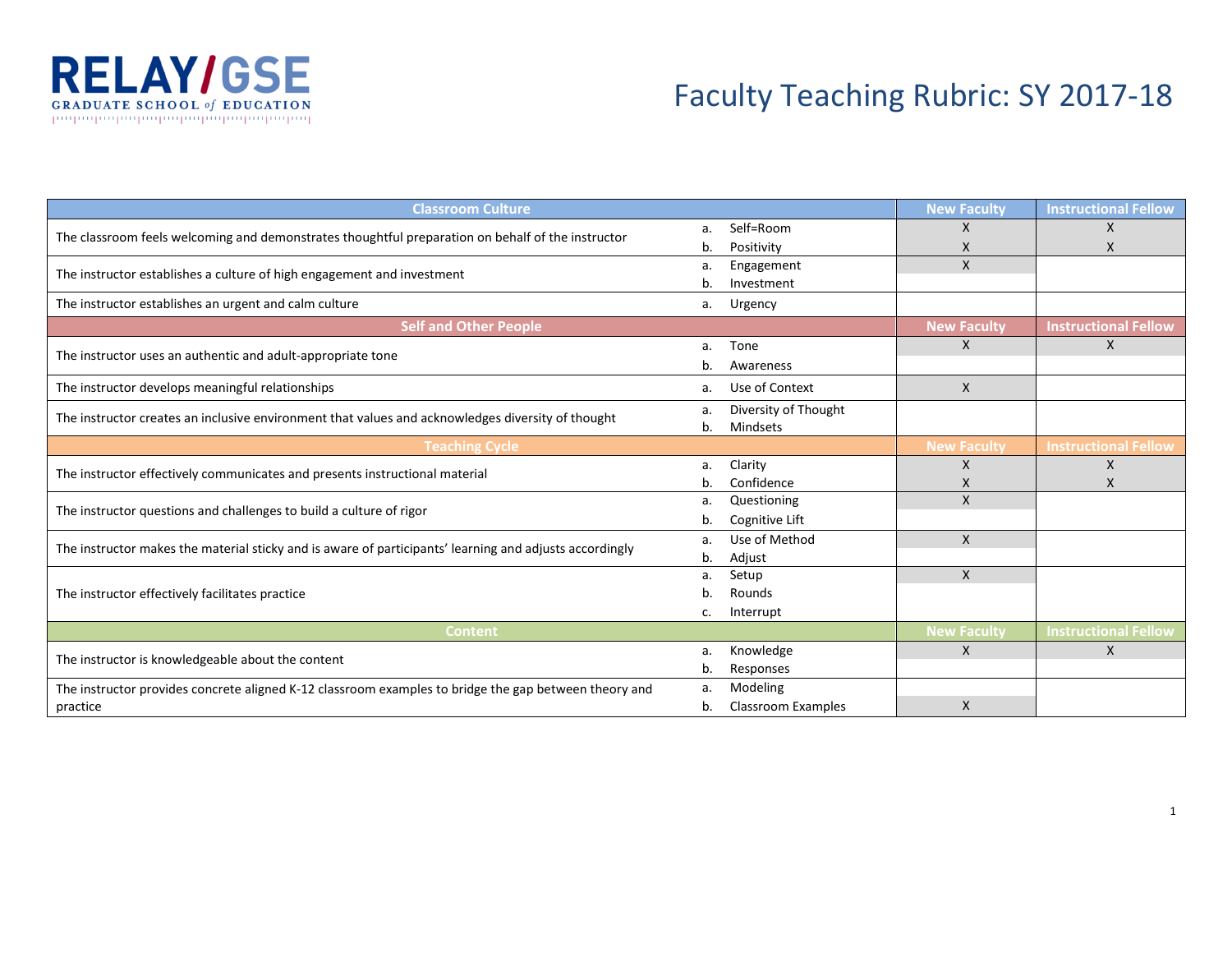### **RELAY/GSE GRADUATE SCHOOL of EDUCATION** րարարարարարարարարարարարարար

# Faculty Teaching Rubric: SY 2017-18

#### **Classroom Culture**

| <b>Rubric Row</b>                                                                                                         | (4)<br><b>Exemplary</b>                                                                                                                                                                                                                                           | $(3)$<br>Proficient                                                                                                                                                                                                                                              | (2)<br><b>Foundational</b>                                                                                                                                                                                                                                                        | (1)<br><b>Attempting</b>                                                                                                                                                                                                                                                  | (0)<br>Lacking                                                                                                                                                                                                                                  | <b>Sample Techniques and Evidence</b>                                                                                                                                                                                                                                                                                               |
|---------------------------------------------------------------------------------------------------------------------------|-------------------------------------------------------------------------------------------------------------------------------------------------------------------------------------------------------------------------------------------------------------------|------------------------------------------------------------------------------------------------------------------------------------------------------------------------------------------------------------------------------------------------------------------|-----------------------------------------------------------------------------------------------------------------------------------------------------------------------------------------------------------------------------------------------------------------------------------|---------------------------------------------------------------------------------------------------------------------------------------------------------------------------------------------------------------------------------------------------------------------------|-------------------------------------------------------------------------------------------------------------------------------------------------------------------------------------------------------------------------------------------------|-------------------------------------------------------------------------------------------------------------------------------------------------------------------------------------------------------------------------------------------------------------------------------------------------------------------------------------|
| The classroom<br>feels<br>welcoming<br>and<br>demonstrates<br>thoughtful<br>preparation on<br>behalf of the<br>instructor | a. SELF=ROOM: The<br>classroom is set up in an<br>organized, intentional<br>and inspiring way<br>a. POSITIVITY: Participants<br>initiate positive<br>interactions with<br>instructor and with<br>colleagues above and<br>beyond what is planned in<br>the session | a. SELF=ROOM: Classroom<br>is set up in an organized<br>and intentional way (e.g.<br>sign-in, PPT, furniture,<br>groupings, handouts, etc.)<br>a. POSITIVITY: Interactions<br>with participants and<br>overall feeling of the<br>room are neutral to<br>positive | a. SELF=ROOM: Classroom<br>is set up in an organized<br>way, but lacks<br>intentionality<br>a. POSITIVITY: Interactions<br>with participants and<br>overall feeling of the<br>room is consistently<br>neutral                                                                     | a. SELF=ROOM: Classroom<br>is not appropriately<br>organized (e.g., seating is<br>not conducive to learning<br>activities)<br>a. POSITIVITY: Interactions<br>with participants and<br>overall feeling of the<br>room fluctuates and<br>sometimes tilts toward<br>negative | a. SELF=ROOM: Classroom<br>is messy and disorganized<br>(e.g., desks are dirty when<br>teachers arrive)<br>a. POSITIVITY: Interactions<br>with participants are not<br>positive and the overall<br>feeling in the room is<br>negative or tense. | Self=Room:<br>Name tents<br><b>Anchor Charts</b><br>$\blacksquare$<br><b>Motivational Posters</b><br>$\blacksquare$<br>Student work posted<br><b>Positivity:</b><br>Humor<br>Team builders<br>$\blacksquare$<br>Student appreciation<br>Personal questions<br>$\blacksquare$<br><b>Celebrating Bright Spots</b><br>Setting the Tone |
| The instructor<br>establishes a<br>culture of high                                                                        | a. ENGAGEMENT:<br>Participants<br>enthusiastically engage in<br>session activities (e.g., ask<br>questions of instructors and<br>each other, actively listen,<br>take notes & follow along in<br>materials, etc.)                                                 | a. ENGAGEMENT:<br>Effectively uses a variety<br>of strategies that results<br>in the vast majority of<br>participants (80-89%)<br>actively participating<br>throughout the session                                                                               | <b>ENGAGEMENT: Uses</b><br>a <sub>1</sub><br>strategies that result in<br>the majority of<br>participants actively<br>participating (70-79%)<br>for the majority of the<br>session; there are times<br>that a few participants<br>seem distracted or are<br>occasionally off-task | a. ENGAGEMENT: Attempts<br>to use strategies that<br>result in some<br>participants actively<br>participating (~60-69%);<br>there are students that<br>have visibly checked out<br>or do not participate in<br>session activities                                         | a. ENGAGEMENT: Does not<br>attempt to use<br>engagement strategies;<br>few participants actively<br>participating (<59%),<br>many students have<br>visibly checked out of do<br>not participate in session<br>activities                        | Engagement:<br>Turn & Talks<br>$\blacksquare$<br>Small group discussions<br><b>Everybody Writes</b><br>$\blacksquare$<br>Cold Call<br>Student-to-student discussion<br>$\blacksquare$<br>Warm Call<br>٠                                                                                                                             |
| engagement<br>and<br>investment                                                                                           | b. <b>INVESTMENT</b> : Creates an<br>experience that leads<br>participants to uncover<br>the value on their own;<br>instructor is compelling<br>and inspiring                                                                                                     | b. INVESTMENT: Clearly and<br>compellingly<br>communicates rationale<br>at the top of the session<br>and throughout key<br>moments such that it<br>makes "gut sense" to<br>participants (e.g., uses<br>research, testimonials,<br>wisdom of practice)            | <b>INVESTMENT: Clearly</b><br>communicates rationale<br>at the top of the session<br>and throughout key<br>moments; however, the<br>delivery is less<br>compelling; or misses 1-<br>2 key moments to build<br>investment                                                          | b. INVESTMENT: Attempts to<br>communicate rationale at<br>the top of the session and<br>throughout key moments;<br>however, delivery lacks<br>clarity and/or relevance<br>and is therefore not<br>compelling; or misses<br>multiple key moments to<br>build investment    | b. <b>INVESTMENT</b> : Lacks<br>rationale and/or deliver<br>of rationale is not aligned                                                                                                                                                         | Investment:<br>Why Moments/Frame the<br>$\blacksquare$<br>Learning<br>Rationale<br>$\blacksquare$<br>$\overline{\phantom{a}}$<br>Personal classroom<br>examples/anecdotes<br>Supporting research<br>$\blacksquare$<br>Case studies<br>$\blacksquare$                                                                                |
| The instructor<br>establishes an<br>urgent and<br>calm culture                                                            | URGENCY: Creates an<br>energizing momentum by<br>moving through learning<br>experiences with an<br>appropriate illusion of<br>speed (e.g., right time, right<br>pace)                                                                                             | a. URGENCY: Moves through<br>meaningful activities with<br>little to no lag time<br>between learning<br>experiences                                                                                                                                              | a. URGENCY: One or more<br>parts of the session<br>moves at a speed that is<br>either slightly too slow<br>or too fast                                                                                                                                                            | a. URGENCY: One or more<br>parts of the session move<br>at a pace that is<br>undeniably too slow or too<br>fast; student engagement<br>or comprehension is visibly<br>decreasing as a result                                                                              | a. URGENCY: Overall pacing<br>is so far off that the work<br>no longer feels meaningful                                                                                                                                                         | Urgency:<br>Awareness of Time: timer,<br>$\blacksquare$<br>adjusting timing, strategic<br>decisions about when to take<br>hands and when to hold off<br>Pace of speech is appropriate<br>$\blacksquare$                                                                                                                             |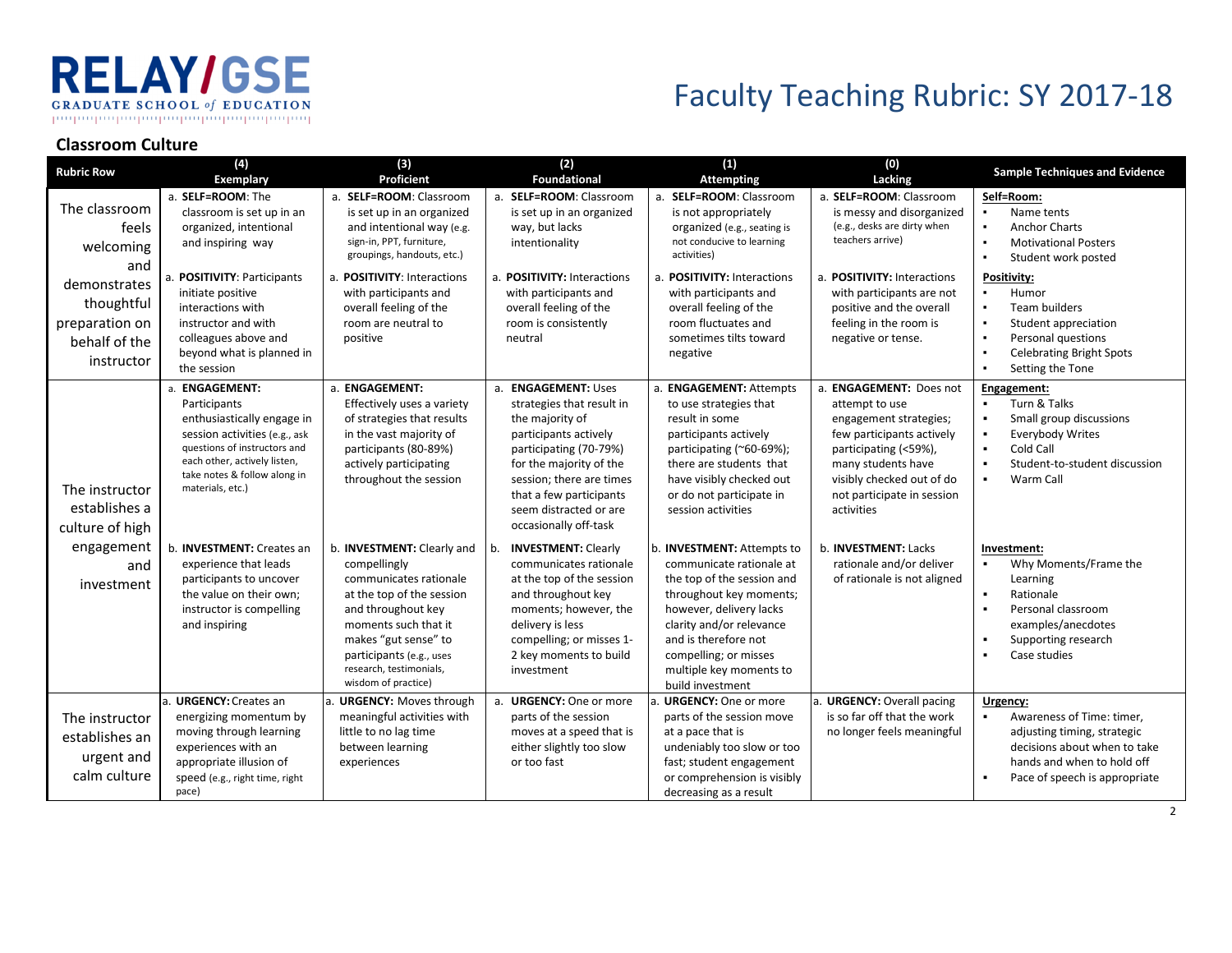#### **RELAY/GSE GRADUATE SCHOOL of EDUCATION** -րուղապապապապապապապապապապ

# Faculty Teaching Rubric: SY 2017-18

#### **Self and Other People**

| <b>Rubric Row</b>                                                                                                      | (4)<br><b>Exemplary</b>                                                                                                                                                                                                                                          | (3)<br>Proficient                                                                                                                                                                                                                                                                                                                  | (2)<br><b>Foundational</b>                                                                                                                                                                                                                                                                                                                | (1)<br><b>Attempting</b>                                                                                                                                                                                                                                                                                                                                                                      | (0)<br>Lacking                                                                                                                             | <b>Sample Techniques and Evidence</b>                                                                                                                                                                                                                             |
|------------------------------------------------------------------------------------------------------------------------|------------------------------------------------------------------------------------------------------------------------------------------------------------------------------------------------------------------------------------------------------------------|------------------------------------------------------------------------------------------------------------------------------------------------------------------------------------------------------------------------------------------------------------------------------------------------------------------------------------|-------------------------------------------------------------------------------------------------------------------------------------------------------------------------------------------------------------------------------------------------------------------------------------------------------------------------------------------|-----------------------------------------------------------------------------------------------------------------------------------------------------------------------------------------------------------------------------------------------------------------------------------------------------------------------------------------------------------------------------------------------|--------------------------------------------------------------------------------------------------------------------------------------------|-------------------------------------------------------------------------------------------------------------------------------------------------------------------------------------------------------------------------------------------------------------------|
| The instructor<br>uses an<br>authentic and                                                                             | a. TONE: Fluidly adapts<br>tone based on context.<br>including the task at-<br>hand and interactions<br>with participants (e.g.,<br>during the model, moving<br>from casual to formal)                                                                           | a. TONE: Consistently uses<br>an authentic, collegial,<br>adult-appropriate tone<br>when teaching and<br>conversing with<br>participants                                                                                                                                                                                           | a. TONE: Occasionally, uses<br>an authentic, collegial,<br>adult-appropriate tone<br>when teaching and<br>conversing with<br>participants; sometimes<br>addresses participants as<br>they would K-12 students                                                                                                                             | a. TONE: Uses a<br>condescending of<br>otherwise inappropriate<br>tone                                                                                                                                                                                                                                                                                                                        | a. TONE: Uses a<br>condescending or<br>otherwise inappropriate<br>tone                                                                     | Tone:<br>$\blacksquare$<br>Adult-Appropriate Call-to-<br>Attention<br>Avoids using "k-<br>12" management strategies, like<br>positive narration, without<br>meta-moments                                                                                          |
| adult-<br>appropriate<br>tone                                                                                          | b. AWARENESS: Addresses<br>the affect of the group<br>and the learning needs of<br>the individual<br>participants in the most<br>effective way; desired<br>shift occurs                                                                                          | b. AWARENESS:<br>Demonstrates an acute<br>awareness of the affect of<br>the group and acts on<br>that information to make<br>in-the-moment decisions                                                                                                                                                                               | <b>AWARENESS: Often</b><br>misses opportunities to<br>address the affect of the<br>group and/or does not use<br>that information to act                                                                                                                                                                                                   | b. AWARENESS: Does not<br>demonstrate an<br>awareness of the affect<br>of the group                                                                                                                                                                                                                                                                                                           | b. <b>AWARENESS</b> : Does not<br>demonstrate an<br>awareness of the tone in<br>the room                                                   | <b>Awareness:</b><br>Follows up with participant<br>during small group<br>discussion/work time<br>Intentionally pauses<br>$\blacksquare$<br>Redirect a "me" vs. "we"<br>Reading facial expressions                                                                |
| The instructor<br>uses<br>participants'<br>context to<br>further learning                                              | a. USE OF CONTEXT:<br>Intentionally plans and<br>adjusts instruction based<br>on the context of<br>participants, in doing so,<br>provides a richer learning<br>experience                                                                                        | a. USE OF CONTEXT:<br>Intentionally plans and<br>adjusts instruction based<br>on the context of<br>participants                                                                                                                                                                                                                    | a. USE OF CONTEXT: Plans<br>and sometimes adjusts<br>instruction based on the<br>context of participants;<br>there were 1-2 missed<br>opportunities to use<br>participants context to<br>inform session                                                                                                                                   | a. USE OF CONTEXT: Often<br>misses opportunities to<br>utilize participants'<br>context to inform<br>session                                                                                                                                                                                                                                                                                  | a. USE OF CONTEXT: Does<br>not use participants'<br>context to inform session                                                              | Use of Context:<br>$\blacksquare$<br>Intentional groupings<br>One-on-one interactions<br>$\blacksquare$<br>Planned cold call<br>$\blacksquare$<br>Using online CFU data<br>Grade/School specific examples                                                         |
| The instructor<br>creates an<br>inclusive<br>environment<br>that values and<br>acknowledges<br>diversity of<br>thought | a. DIVERSITY OF<br><b>THOUGHT: Participants</b><br>express different views<br>and respectfully<br>challenge each other<br>and the facilitator<br>b. MINDSET: Participants<br>demonstrate mindsets<br>of effective teachers<br>and/or reference these<br>mindsets | a. DIVERSITY OF THOUGHT:<br>Encourages different<br>views from participants<br>by asking questions and<br>challenging responses<br>b. MINDSET: Models,<br>reinforces, and affirms<br>mindsets of effective<br>teachers and challenges<br>participant beliefs that<br>demonstrate limiting<br>assumptions (e.g., fixed<br>mindsets) | a. DIVERSITY OF<br><b>THOUGHT: Welcomes</b><br>different views from<br>participants; there were<br>1-2 missed opportunities<br>b. MINDSET: Models,<br>reinforces and affirms<br>mindsets of effective<br>teachers; there were 1-2<br>missed opportunities to<br>challenge participant<br>beliefs that demonstrate<br>limiting assumptions | a. DIVERSITY OF THOUGHT:<br>Appears uncomfortable<br>with different views,<br>and/or, often misses<br>opportunities to<br>challenge responses<br>b. MINDSET: Models<br>mindsets of effective<br>teachers; often misses<br>opportunities to<br>reinforce/affirm<br>mindsets or misses<br>multiple opportunities to<br>challenge participant<br>beliefs that demonstrate<br>limited assumptions | <b>DIVERSITY OF THOUGHT:</b><br>Stifles different views<br>b. MINDSET: Does not<br>proficiently model<br>mindsets of effective<br>teachers | <b>Diversity of Thought:</b><br>Offers counter argument<br>Asks for opinions from different<br>$\bullet$<br>grade levels<br>Incorporates readings with<br>$\bullet$<br>rigorous questions<br>Mindsets:<br>Challenges breaches in practice<br>$\bullet$<br>culture |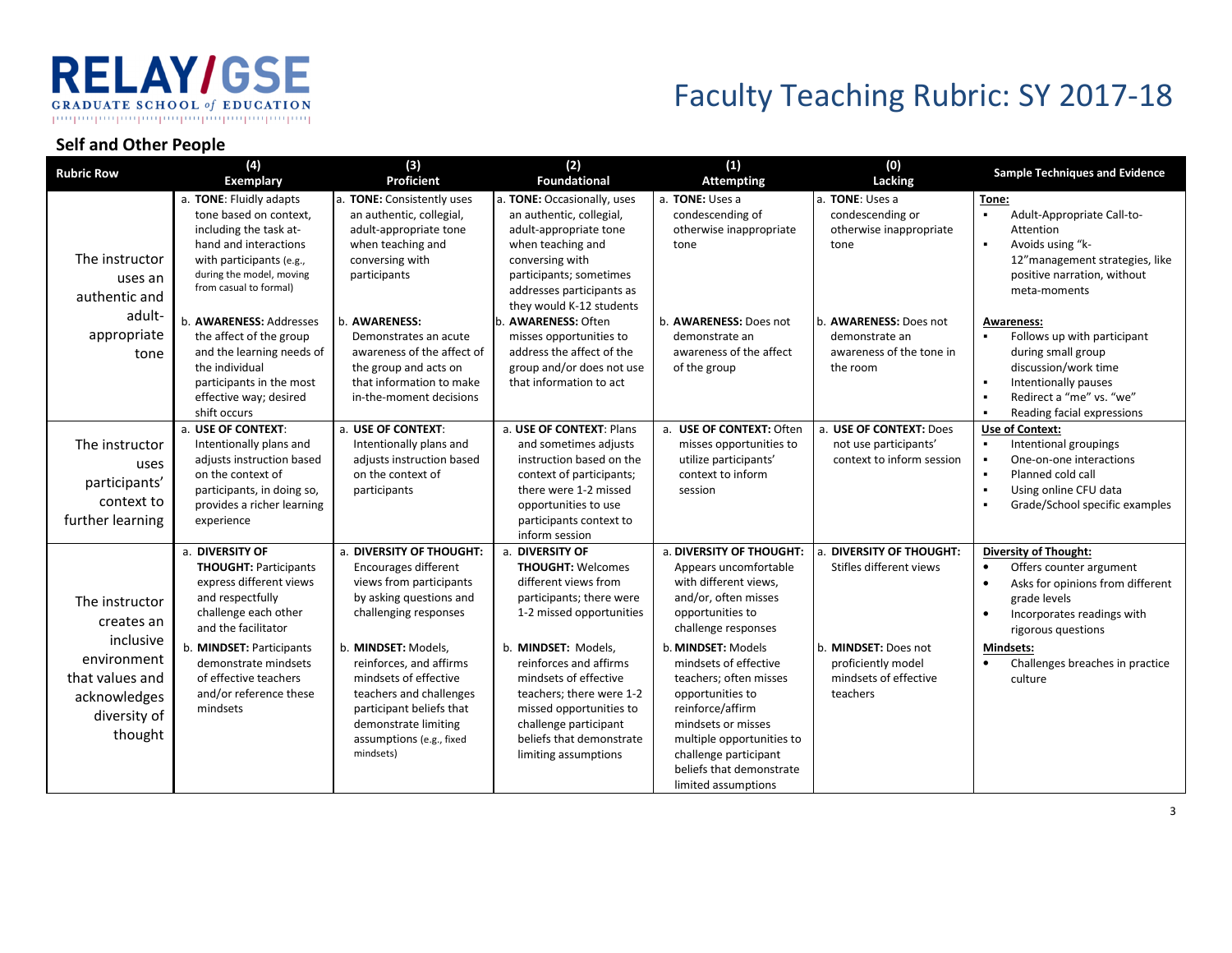### **RELAY/GSE GRADUATE SCHOOL of EDUCATION** րութարութարութարութներութարութար

### Faculty Teaching Rubric: SY 2017-18

#### **Teaching Cycle**

| <b>Rubric Row</b>                                                                                  | (4)<br>Exemplary                                                                                                                                                                                                                  | $(3)$<br>Proficient                                                                                                                                                                                                | (2)<br><b>Foundational</b>                                                                                                                                                                | (1)<br><b>Attempting</b>                                                                                                                                                     | (0)<br>Lacking                                                                                                                          | <b>Sample Techniques and Evidence</b>                                                                                                                           |
|----------------------------------------------------------------------------------------------------|-----------------------------------------------------------------------------------------------------------------------------------------------------------------------------------------------------------------------------------|--------------------------------------------------------------------------------------------------------------------------------------------------------------------------------------------------------------------|-------------------------------------------------------------------------------------------------------------------------------------------------------------------------------------------|------------------------------------------------------------------------------------------------------------------------------------------------------------------------------|-----------------------------------------------------------------------------------------------------------------------------------------|-----------------------------------------------------------------------------------------------------------------------------------------------------------------|
| The instructor<br>effectively<br>communicates                                                      | a. CLARITY: Communicates<br>ideas and presents<br>material in a clear and<br>concise way; key points<br>are emphasized and<br>sticky                                                                                              | a. CLARITY: Communicates<br>ideas and presents<br>material in a clear,<br>concise, precise way; key<br>points are emphasized                                                                                       | a. CLARITY: Communicates<br>ideas and presents<br>materials clearly, but<br>slightly wordy and/or less<br>precise (there is a clearer<br>way to say it); key points<br>are still apparent | a. CLARITY: Communicates<br>some ideas unclearly or<br>imprecisely; key points<br>are unclear (e.g., too<br>wordy, circularity of<br>argument, etc.)                         | a. CLARITY: Communicates<br>most ideas unclearly; key<br>points are lost                                                                | Clarity:<br>Economy of Language<br>Name the Steps<br>$\blacksquare$                                                                                             |
| and presents<br>instructional<br>material                                                          | b. CONFIDENCE: Has<br>gravitas, participants are<br>drawn in; strikes the right<br>balance of humility and<br>confidence when<br>presenting and<br>interacting with<br>participants                                               | b. CONFIDENCE: Commands<br>the room with confidence<br>when presenting and<br>interacting with<br>participants                                                                                                     | b. CONFIDENCE: Appears<br>slightly under confident<br>or overly confident when<br>delivering materials or<br>interacting with<br>participants                                             | b. CONFIDENCE: Appears<br>unsure or arrogant when<br>delivering material or<br>interacting with<br>participants                                                              | b. CONFIDENCE: Presence<br>in the room is an issue<br>needing immediate<br>intervention                                                 | Confidence:<br>Body language (e.g. posture,<br>"Square up, Stand Still")<br>Circulation<br>$\blacksquare$<br><b>Break the Plane</b><br>Volume<br>$\blacksquare$ |
| The instructor<br>questions and<br>challenges to                                                   | a. QUESTIONING: Asks<br>questions that strike a<br>balance between<br>ambiguous and risky and<br>presses for depth of<br>participants' responses at<br>the just-right level (e.g.,<br>may push beyond one<br>additional question) | a. QUESTIONING: Asks<br>questions that strike a<br>balance between<br>ambiguous and risky and<br>presses for depth of<br>participants' responses<br>(e.g., by asking why, to<br>provide evidence or an<br>example) | a. QUESTIONING: Asks<br>questions that strike a<br>balance between<br>ambiguous and risky                                                                                                 | a. QUESTIONING: Attempts<br>to ask questions that<br>strike a balance between<br>ambiguous and risky, but<br>clearly favors one or the<br>other                              | a. QUESTIONING: Does the<br>majority of the heavy<br>lifting                                                                            | <b>Questioning:</b><br>Questioning Techniques (e.g.<br>Stretch-It, Student-to-Student<br>Discussion)<br>Teacher Talk Ratio (TT ~40%)                            |
| build a culture<br>of rigor                                                                        | b. COGNITIVE LIFT: Learning<br>experiences are designed<br>and facilitated to lead<br>participants to discover<br>key ideas on their own                                                                                          | b. COGNITIVE LIFT:<br>Learning experiences are<br>appropriately ambiguous<br>and risky for participants;<br>majority of heavy lifting<br>is done by the<br>participants                                            | b. COGNITIVE LIFT:<br>Learning experiences are<br>appropriately ambiguous<br>and risky; there were 1-2<br>missed opportunities to<br>shift the heavy lifting to<br>participants           | b. COGNITIVE LIFT: Learning<br>experiences favor<br>ambiguity or risk and/or<br>there were multiple<br>missed opportunities to<br>shift the heavy lifting to<br>participants | b. COGNITIVE LIFT: Learning<br>experiences are poorly<br>designed and/or the<br>instructor does the<br>majority of the heavy<br>lifting | <b>Cognitive Lift:</b>                                                                                                                                          |
| The instructor<br>makes the<br>material sticky<br>and is aware of<br>participants'<br>learning and | a. USE OF METHOD:<br>Methods are<br>differentiated for<br>groups/individuals and,<br>when needed, the<br>instructor adjusts course<br>in the moment when<br>necessary                                                             | a. USE OF METHOD:<br>Instructional methods<br>are consistently<br>structured and delivered<br>in a way that drive<br>toward a clear purpose                                                                        | a. USE OF METHOD: 1 or 2<br>methods may not be<br>structured or delivered in<br>a way that drives toward<br>a clear purpose; there is<br>a better way to teach the<br>content             | a. USE OF METHOD:<br>Multiple methods may<br>not be structured or<br>delivered in a way that<br>drives toward a clear<br>purpose                                             | a. USE OF METHOD:<br>Methods consistently do<br>not drive toward a clear<br>purpose                                                     | Use of Method:<br>Analogies<br>Demos,<br>Models<br>$\blacksquare$<br>Video analysis<br>$\blacksquare$<br>Practice<br>$\blacksquare$                             |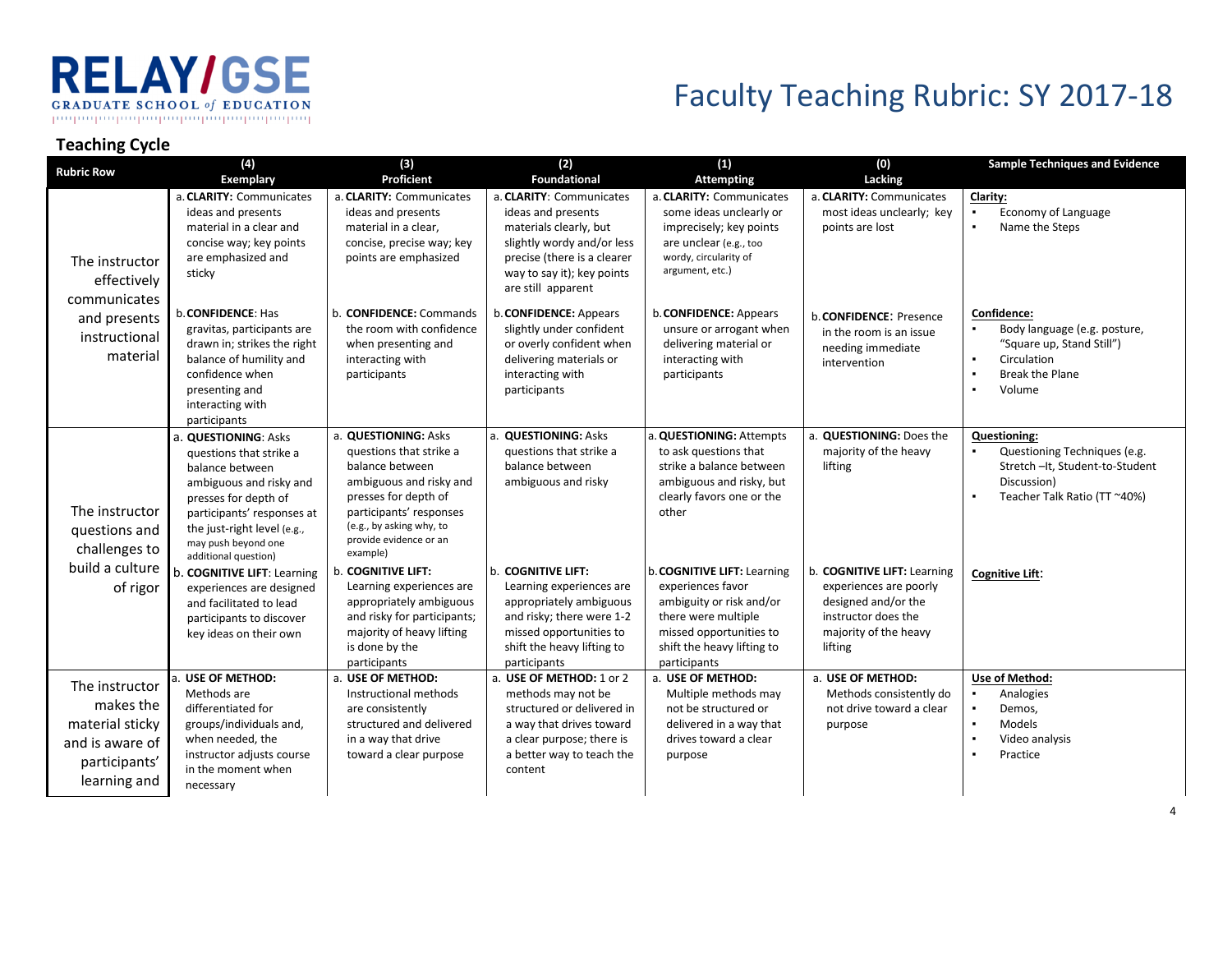

## Faculty Teaching Rubric: SY 2017-18

| adjusts<br>instruction<br>accordingly                                              | b. ADJUST: Adjustment is<br>differentiated to address<br>the needs of participants                                                                                                                               | b. <b>ADJUST:</b> Uses data to<br>make in-the-moment<br>adjustments that repair<br>participant learning and<br>closes the loop to ensure<br>that all participants are<br>ready to move on                                | b. ADJUST: Uses data to<br>make in-the-moment<br>adjustments; the<br>adjustment isn't wrong;<br>however, there might be<br>a more effective choice<br>OR there were 1-2<br>missed opportunities to<br>adjust instruction                | b. <b>ADJUST:</b> Uses data to<br>make in-the-moment<br>adjustments; the<br>adjustment did not<br>repair the misconception<br>OR there were multiple<br>missed opportunities to<br>adjust instruction                                                    | b. ADJUST: Is not aware of<br>participant learning and<br>does not make in-the-<br>moment adjustments | Adjust:<br>$\blacksquare$<br>Gives whole-group feedback on<br>trends during and after activities<br>as appropriate<br>Asks follow up questions to group<br>Provides an additional example                                                                                                        |
|------------------------------------------------------------------------------------|------------------------------------------------------------------------------------------------------------------------------------------------------------------------------------------------------------------|--------------------------------------------------------------------------------------------------------------------------------------------------------------------------------------------------------------------------|-----------------------------------------------------------------------------------------------------------------------------------------------------------------------------------------------------------------------------------------|----------------------------------------------------------------------------------------------------------------------------------------------------------------------------------------------------------------------------------------------------------|-------------------------------------------------------------------------------------------------------|--------------------------------------------------------------------------------------------------------------------------------------------------------------------------------------------------------------------------------------------------------------------------------------------------|
| The instructor                                                                     | a. SETUP: The set-up is<br>crisp; it is clear that all<br>participants are<br>challenged and pushed<br>given their differing<br>needs                                                                            | a. SETUP: Clearly sets up<br>practice by providing the<br>necessary directions,<br>examples, planning time,<br>and resources in an<br>efficient way;<br>participants are ready to<br>maximize practice once it<br>begins | a. SETUP: Clearly sets up<br>practice for participants<br>but misses an<br>opportunity to provide<br>some guidance or<br>resource that would have<br>benefitted participants;<br>participants are still able<br>to effectively practice | a. SETUP: Attempts to set<br>up practice, but misses<br>multiple opportunities to<br>provide guidance,<br>examples, resources;<br>participants are unsure<br>of expectations and may<br>not be able to practice<br>without intervention by<br>instructor | a. SETUP: Does not take<br>the time to set up<br>participants to practice<br>before practice begins   | Set-up:<br>Clear directions: verbal and visual<br>$\blacksquare$<br>Provides a model of the practice<br>$\blacksquare$<br>Provides planning time for<br>$\blacksquare$<br>practice<br>Has timed slides and/or interrupts<br>strategically to move group along<br>Introduces feedback cheat sheet |
| effectively<br>facilitates<br>participant<br>practice (when<br><i>observable</i> ) | <b>ROUNDS: Provides an</b><br>opportunity for<br>participants to reflect<br>and apply learning                                                                                                                   | b. ROUNDS: Number of<br>rounds and focus for<br>each round (e.g. drill v.<br>scrimmage) is<br>appropriate given<br>participant needs; rounds<br>"run themselves"                                                         | b. ROUNDS: Number of<br>rounds or focus for each<br>round is slightly off; there<br>may be too many rounds<br>or the focus of the round<br>is not fully appropriate<br>for participants                                                 | b. ROUNDS: Number of<br>rounds and focus of<br>rounds are off; practice<br>needs to be re-structured<br>to meet participants'<br>needs                                                                                                                   | b. <b>ROUNDS:</b> There are no<br>rounds of practice,<br>where there clearly<br>should have been      | <b>Rounds:</b>                                                                                                                                                                                                                                                                                   |
|                                                                                    | c. FEEDBACK: Provides<br>maximal high leverage<br>feedback during and<br>after practice to<br>individuals and whole-<br>group; after giving<br>feedback it is clear that<br>participants will practice<br>better | c. FEEDBACK: Provides high<br>leverage feedback to<br>reinforce quality<br>execution and repair any<br>misunderstandings;<br>gives feedback after<br>rounds and interrupts<br>during practice                            | c. FEEDBACK: Provides<br>feedback but is not the<br>highest leverage; AND/OR<br>there were 1-2 missed<br>opportunities to give<br>feedback                                                                                              | c. FEEDBACK: Provides<br>feedback but feedback is<br>not high leverage or<br>aligned to the focus of<br>practice AND/OR misses<br>multiple opportunities to<br>give feedback (e.g. only<br>gives feedback at the end of<br>practice)                     | c. FEEDBACK: Does not<br>provide any feedback                                                         | Feedback:<br>Uses a "Feedback Cheat Sheet"<br>٠.<br>Batch feedback after each round<br>$\blacksquare$<br>High Hit Rate: Joins group,<br>interrupts to give feedback<br>Gives whole-group feedback on<br>trends during and after activities<br>as appropriate                                     |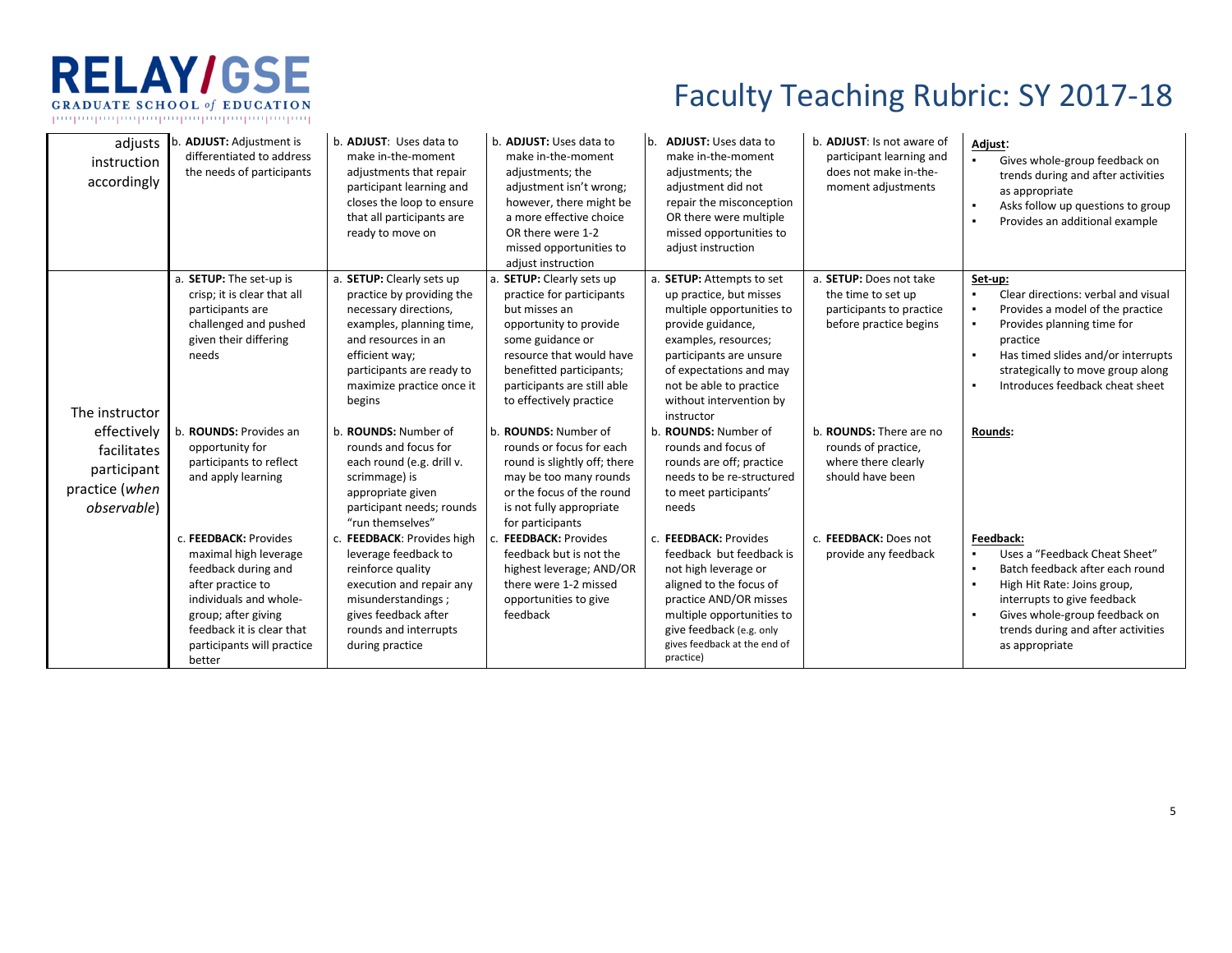### **RELAY/GSE GRADUATE SCHOOL of EDUCATION** րարարարարարարարարարարարարար

## Faculty Teaching Rubric: SY 2017-18

#### **Content**

| <b>Rubric Row</b>                                                                      | (4)<br><b>Exemplary</b>                                                                                                                                                                                                                                                                                                                                | (3)<br>Proficient                                                                                                                                                                                                                                                                          | (2)<br><b>Foundational</b>                                                                                                                                                                                                                                                                                                                                                                        | (1)<br><b>Attempting</b>                                                                                                                                                                                                                                                    | (0)<br>Lacking                                                                                                                                                                                                                                                                             | <b>Sample Techniques and Evidence</b>                                                                                                                                                                                                                                                              |
|----------------------------------------------------------------------------------------|--------------------------------------------------------------------------------------------------------------------------------------------------------------------------------------------------------------------------------------------------------------------------------------------------------------------------------------------------------|--------------------------------------------------------------------------------------------------------------------------------------------------------------------------------------------------------------------------------------------------------------------------------------------|---------------------------------------------------------------------------------------------------------------------------------------------------------------------------------------------------------------------------------------------------------------------------------------------------------------------------------------------------------------------------------------------------|-----------------------------------------------------------------------------------------------------------------------------------------------------------------------------------------------------------------------------------------------------------------------------|--------------------------------------------------------------------------------------------------------------------------------------------------------------------------------------------------------------------------------------------------------------------------------------------|----------------------------------------------------------------------------------------------------------------------------------------------------------------------------------------------------------------------------------------------------------------------------------------------------|
| The instructor<br>is<br>knowledgeable<br>about the<br>content                          | a. KNOWLEDGE:<br>Stretches beyond the<br>content of the module<br>to push participants<br>thinking and<br>perspective; master of<br>the content<br>b. RESPONSES: Uses the<br>question to clarify<br>content and push<br>understanding beyond<br>the initial question;<br>checks for student<br>understanding post<br>question<br>a. MODELING: Sets up, | a. KNOWLEDGE:<br>Presents a depth of<br>knowledge about the<br>content throughout<br>the session (e.g., new<br>material, OL session<br>review, etc.)<br>b. RESPONSES: Provides a<br>clear, thorough, and<br>aligned response to in-<br>the-moment<br>participant questions<br>a. MODELING: | a. KNOWLEDGE: Presents<br>adequate knowledge<br>about the content<br>taught; there are<br>moments when<br>instructor's knowledge<br>of the content appears<br>limited<br>b. RESPONSES: Provides a<br>clear and aligned<br>response to in-the-<br>moment question, but<br>the response may not<br>be as thorough as was<br>needed for<br>comprehension and<br>application<br>a. MODELING: Sets up, | a. KNOWLEDGE: Presents<br>sufficient, but limited<br>knowledge of the<br>content being taught<br>(e.g. content does not<br>appear to extend<br>beyond the session<br>plan)<br>b. RESPONSES: Response<br>to in-the-moment<br>questions were unclear<br>a. MODELING: Sets up, | a. KNOWLEDGE: Appears<br>that the instructor has<br>considerable gaps in<br>knowledge of the<br>content being taught<br>b. RESPONSES: Response<br>is not directly aligned<br>to the question asked;<br>response to question<br>asked is therefore not<br>provided<br>a. MODELING: Does not | Knowledge:<br>Directly and succinctly address questions<br>Able to provide multiple examples when<br>$\blacksquare$<br>necessary<br>Use of academic language (e.g. culturally<br>responsive instruction)<br>Making connections to research and online<br>modules<br><b>Responses:</b><br>Modeling: |
| The instructor<br>provides<br>concrete and<br>aligned K-12<br>classroom<br>examples to | models, and debriefs<br>K-12 techniques to<br>demonstrate<br>exemplary<br>implementation of<br>session content;<br>instructor is clearly a<br>master of the content                                                                                                                                                                                    | Sets up, models, and<br>debriefs K-12<br>techniques to<br>demonstrate proficient<br>implementation of<br>session content                                                                                                                                                                   | models, and debriefs K-<br>12 techniques to<br>demonstrate proficient<br>implementation of<br>session content, but<br>could have improved<br>either the set up or the<br>debrief for participants<br>to apply the model to<br>their own content                                                                                                                                                   | models, and debriefs K-<br>12 techniques to<br>demonstrate proficient<br>implementation of<br>session content, but<br>the set up and the<br>debrief of the model<br>need considerable<br>improvement for<br>participants to apply to<br>their own context                   | appropriately model K-<br>12 techniques (e.g.,<br>model demonstrates<br>ineffective<br>implementation)                                                                                                                                                                                     | Get Meta: Uses meta-moments to<br>$\blacksquare$<br>contextualize and maximize effectiveness<br>of modeling<br>Bright lines: Clear in-cue and out-cue<br>Provides clear lens through which to<br>observe or participate in the model<br>Provides opportunity to debrief the model                  |
| bridge the gap<br>between theory<br>and practice                                       | b. CLASSROOM<br><b>EXAMPLES:</b> As a norm,<br>participants share their<br>own resources to<br>support their<br>colleagues learning<br>which enhances the<br>learning experience for<br>all                                                                                                                                                            | b. CLASSROOM<br><b>EXAMPLES: Uses</b><br>personal anecdotes and<br>classroom examples to<br>provide tangible<br>examples of best<br>practices and further<br>participant progression<br>toward objectives; uses<br>examples at right time                                                  | b. CLASSROOM<br><b>EXAMPLES: Uses</b><br>personal anecdotes<br>and classroom<br>examples but examples<br>used could be more<br>powerful to further<br>participation<br>progression toward<br>objectives                                                                                                                                                                                           | b. CLASSROOM<br><b>EXAMPLES: Attempts</b><br>to use personal<br>anecdotes of classroom<br>examples but examples<br>are not directly aligned<br>to the application of<br>session content / do<br>not necessarily further<br>objectives                                       | b. CLASSROOM<br><b>EXAMPLES: Does not</b><br>use any personal<br>anecdotes or classroom<br>examples and it is clear<br>that this would have<br>benefitted participant<br>understanding                                                                                                     | <b>Classroom Examples:</b><br>Uses tangible resources from classroom,<br>$\blacksquare$<br>including photos, handouts, etc.<br>Tells stories about classroom experience s<br>related to the session                                                                                                |